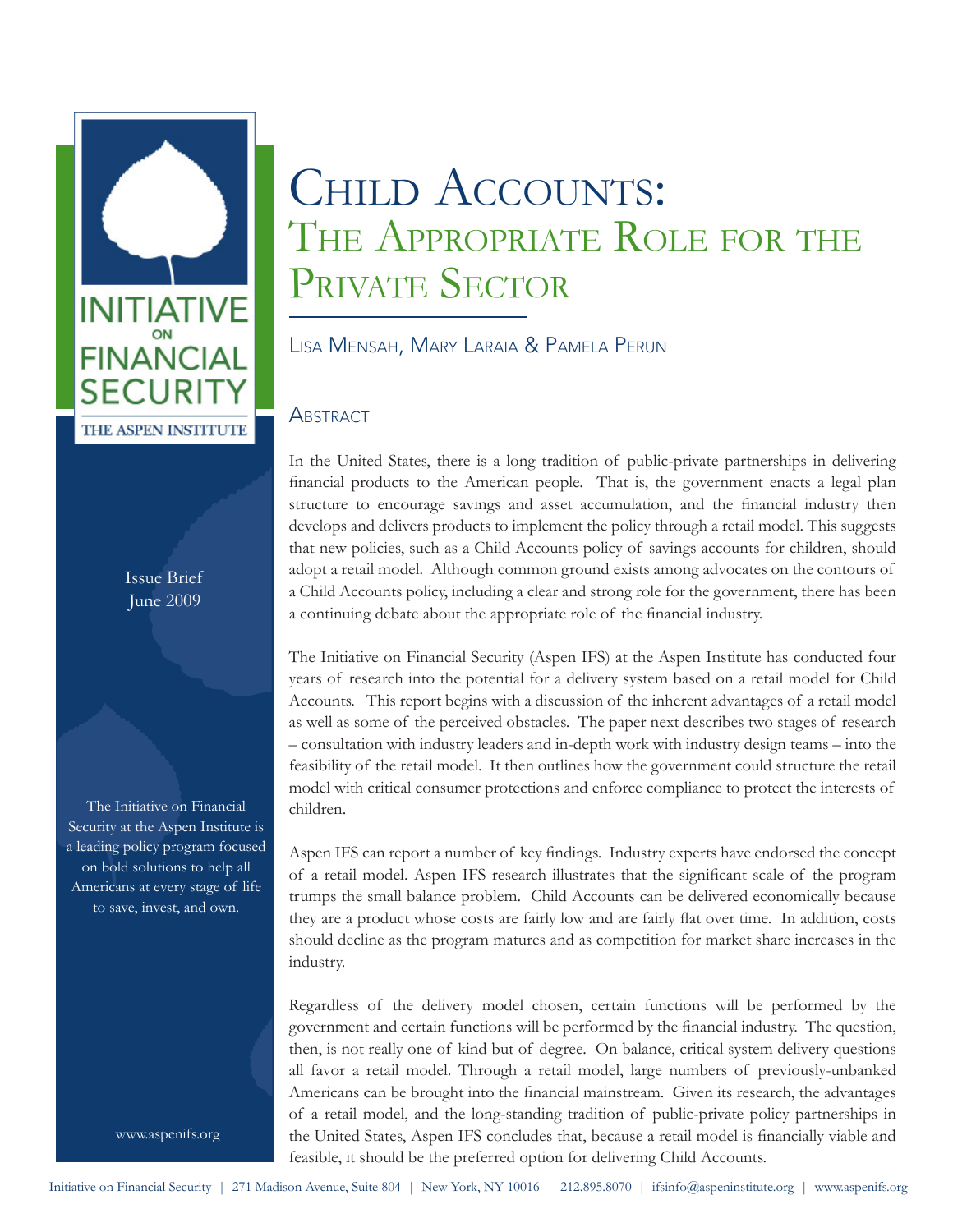## **INTRODUCTION**

The Obama Administration has signaled strong interest in creating a policy for making savings accounts for adults widely available through the workplace. That goal dovetails with a long-standing effort by policy advocates to expand the availability of saving and investing accounts to all Americans but, perhaps surprisingly, especially to children. Savings accounts for children are now viewed as a critical new mechanism for promoting individual development along with economic opportunity and mobility.1 The core values for such a policy are that such accounts should: (1) be universal in the sense of providing a connection to the financial mainstream; (2) make lifetime saving a possibility; (3) be progressive in the sense that lower-income Americans receive greater financial incentives to save; and (4) be a means for building financial assets that appreciate and endure.

A policy for Child Accounts (CAs) has five central features. First, children receive a certificate at birth entitling them to a government endowment to start an investment account. Second, the policy encourages the children themselves, as well as others – such as family, friends, churches, and employers – to make additional contributions to the accounts. Third, the government -- federal and/or state - encourages saving by low- and moderate-income families through matching contributions. Fourth, accounts offer an investment program to enable contributions to grow. Fifth, no withdrawals can be taken from an account until a child reaches age 18.

Although common ground exists among advocates on the contours of a Child Accounts policy, including a clear and strong role for the government, there has been a continuing debate about the appropriate role of the financial industry. In building such a program, there are essentially three models from which to choose:

- INSTITUTIONAL MODEL: A program with the federal government performing account establishment and administration and all other functions except for investment management, which is contracted out to the private financial services industry (perhaps in combination with other back office operations). Analogous models include the Thrift Savings Plan for federal employees and state-sponsored 529 College Savings Plans. The original ASPIRE Act proposed this type of model for a national CA policy.2
- RETAIL MODEL: A program with the government creating and enforcing a regulatory structure of investment accounts (sometimes with contributions), but with the financial services industry performing all other functions. Analogous models include Individual Retirement Accounts, the Saver's Credit, and Health Savings Accounts.<sup>3</sup>
- HYBRID MODEL: A two-stage program where accounts begin in an institutional model but, after they grow to a specified size, are allowed to transfer out of the government-based program and into a retail model. The most recent version of the ASPIRE Act is based on the hybrid model.<sup>4</sup>

Among many advocates of a CA policy, the institutional model is the preferred delivery system for several reasons. First, many believe that the financial services industry would not be interested in CAs because too many accounts would have small balances and be unprofitable. Second, many also believe that a retail model is impracticable because too many families for whom the policy is primarily intended are not participants in the industry. Third, many believe the government is needed to play a central role as an intermediary to ensure fair treatment of participants.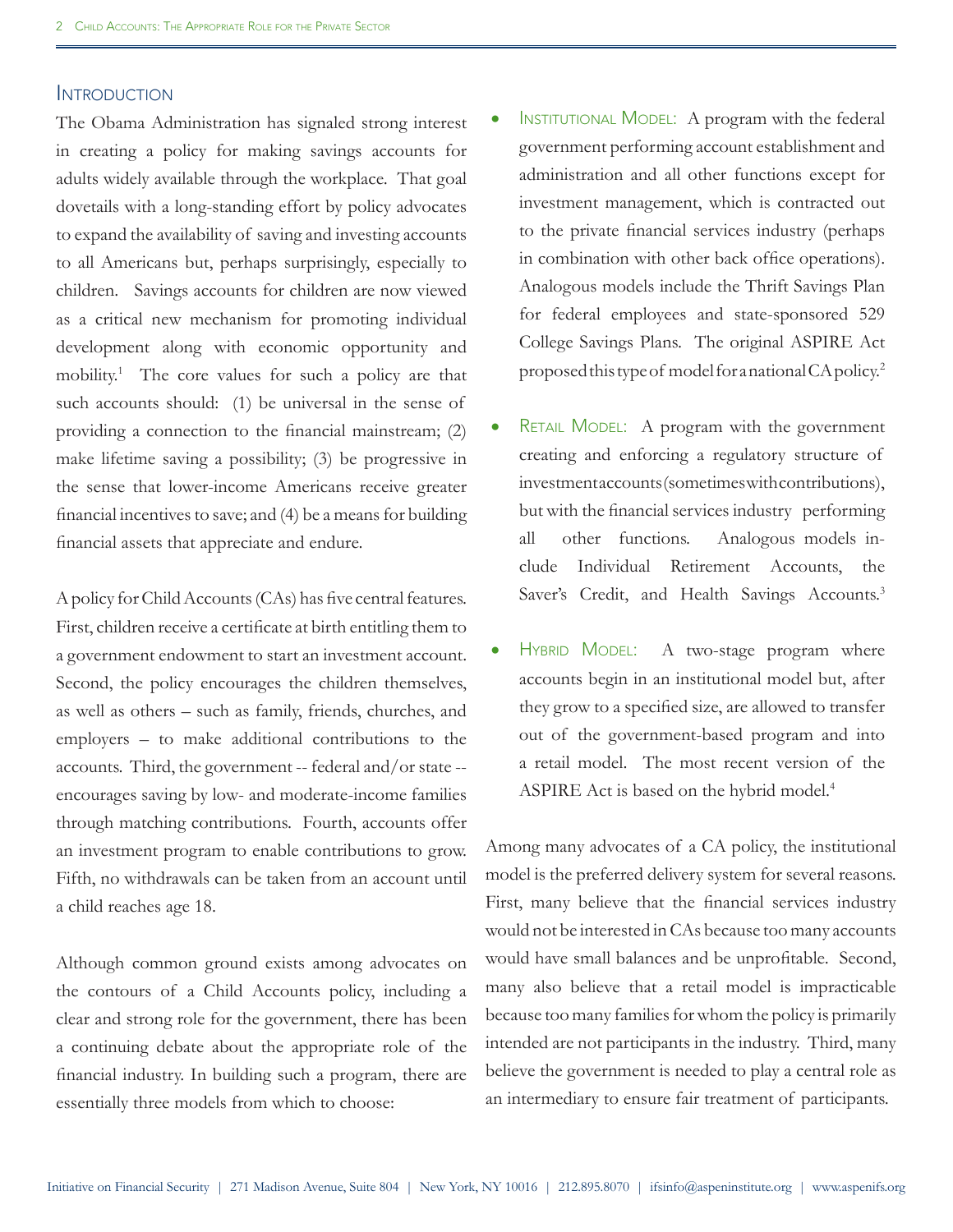The Initiative on Financial Security (Aspen IFS) at the Aspen Institute has conducted four years of research into the potential for a retail model delivery system for CAs. This paper reports on the results of that research. Its findings challenge the conventional wisdom about the merits of an institutional model and make the case for a feasible and pragmatic use of the retail model in delivering CAs.

#### The Rationale for <sup>a</sup> Retail Model

In the United States, the retail model is the pre-eminent delivery system for investment accounts. The private pension system boasts millions of savings accounts held in employer-based plans, and millions of Americans own other financial assets held in investment accounts in banking, brokerage, mutual fund, life insurance, and similar industry companies. To serve the needs of American investors, the financial services industry has created a vast infrastructure of supporting systems -- both for the delivery of client services through the front-office and for account investment and administration through the back-office. Individual investment accounts perhaps seem simple; but operationally, they require sophisticated systems for marketing and disclosure, investment options and management, government and client reporting, and account administration (e.g., accepting contributions, allocating contributions to investment options, implementing investment changes, crediting accounts with earnings, issuing account statements, and answering account holder questions).

A retail model could offer several advantages to a CA policy. The existing industry infrastructure could be used as the delivery system, thus providing ease of implementation. In addition, a retail model is arguably better for consumers, providing the millions of families currently outside the financial mainstream with a direct connection to it.5 As a result, these families could gain easier access to a host of other routinely-available services – savings and

checking accounts, for example -- which payday lenders and similar non-regulated companies now provide at much higher cost. Finally, the industry has the capacity, and indeed the self-interest, to market savings. The industry thrives when more people save and more people save more, so it has developed sophisticated systems for increasing customer activity. Therefore, a retail model could help drive saving behavior, using the industry's marketing and communications functions to expand account contributions significantly and to help the policy achieve its primary goal of giving every child a substantial financial asset for the transition to adulthood.

In addition, the United States has a history that testifies to the ability of the financial services industry to take public policies initiated by the government and to shape and expand them into mass-market products and services. One such example comes from the history of homeownership in the United States. In 1900, fewer than half of American households (46.5%) owned their own homes, and homeownership rates remained relatively unchanged from 1900 through 1940, when typical mortgages required a 50% down payment with a 3- to 5-year repayment schedule.<sup>6</sup> After World War II, new government policies changed the mortgage industry. Under Federal Housing Administration (FHA) insurance programs, down payment requirements were reduced and payment schedules expanded. After the Federal National Mortgage Association (Fannie Mae) was created to purchase loans from financial institutions, and FHA established the 30-year mortgage program, the homeownership rate rose to nearly 62% by 1960.<sup>7</sup>

When homeownership rates remained relatively flat for the following 30 years, it became clear that lower-income families were under-represented as homeowners. In response, in 1992, the Federal Home Loan Mortgage Corporation (Freddie Mac) announced the next major product change with the creation of its Affordable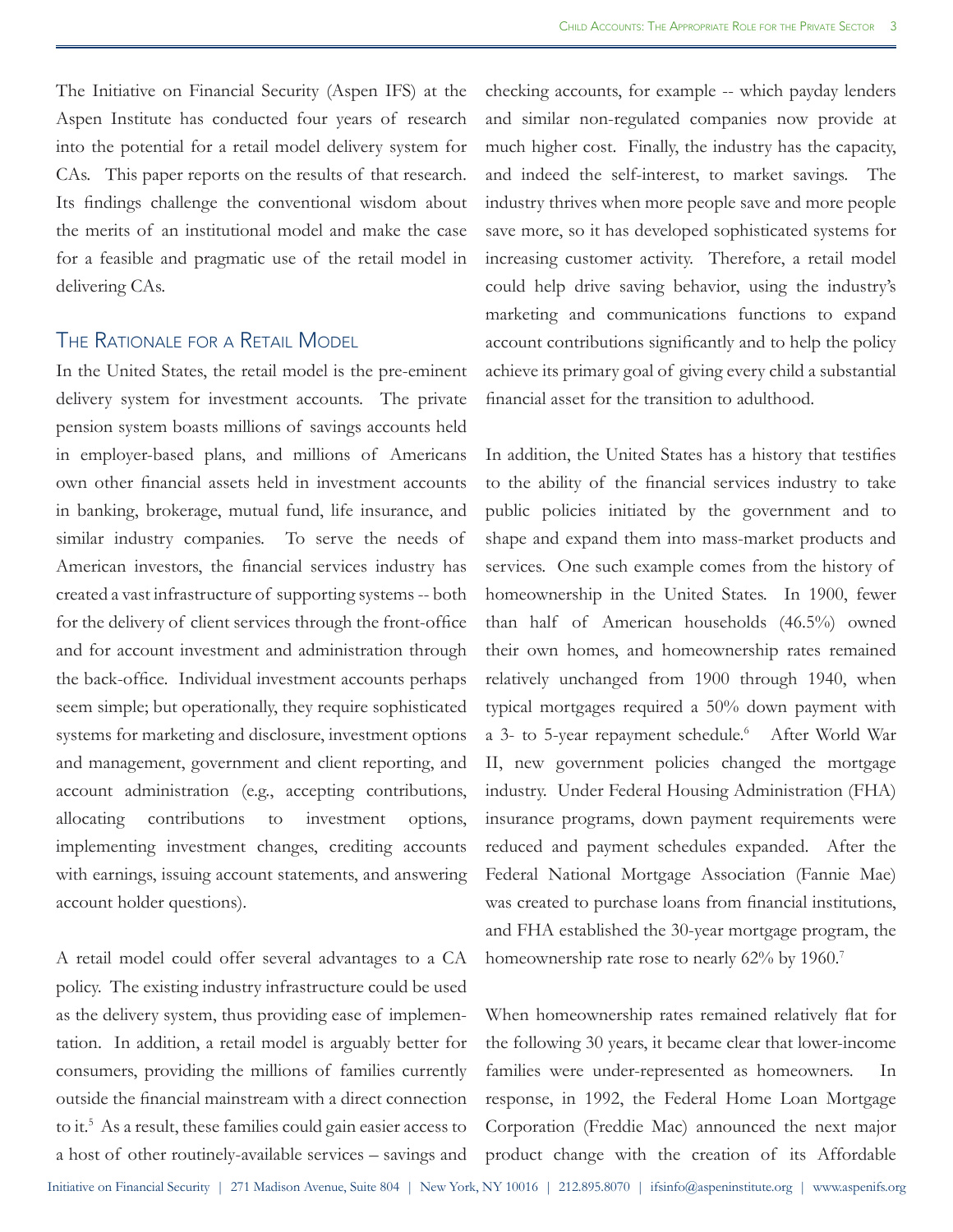Gold Program, which made mortgage loans available with as little as a 5% down payment.<sup>8</sup> Homeownership rates rose once again; in 2005, they reached a new high of 69%.<sup>9</sup> This rate includes low- and moderate-income homeowners who qualified for traditional mortgages under these programs without having to resort to the now questionable "sub-prime" mortgages that have led to the current worldwide financial crisis.

The history of Individual Retirement Accounts (IRAs) is similar. In 1974, as part of the Employee Retirement Income Security Act (ERISA), Congress provided tax benefits for retirement savings by workers without a pension plan at work through Individual Retirement Accounts (IRAs). The financial industry then marketed IRAs as a new savings product. In 1981, the Economic Recovery Tax Act opened IRAs to all workers under 70½ years of age, enabling the financial industry to expand the IRA market significantly. Participation immediately quadrupled from 3.6% of all returns in 1981 to 12.6% of returns in 1982 -- and continued to rise to a peak of 15.9% in 1985.10

These examples illustrate how public policies can play a role in initiating and developing a broad social program that subsequently becomes suitable for universal distribution through private industry. Other examples include the federal program for student loans as well as the housing construction stimulated by the Low-Income Housing Tax Credit. In all of these cases, the government provided leadership and incentives sufficient for financial institutions to turn public policy into privatesector products, to assume responsibility for customer identification, marketing, underwriting, sales, and servicing, and to enable the products to reach broader market segments through expanded delivery systems.

## Aspen IFS Research Initiative Stage One: Initial Review

Despite the historical record in favor of a retail model, it is not an obvious first choice. CAs are a unique policy. There is no historical precedent for the delivery of a universal account system covering millions of Americans. Many in the industry have expressed concerns over whether a government-initiated, industry-delivered partnership is appropriate for such a policy. Some obstacles raised by the industry itself are:

- $\triangleright$  A retail model would not be profitable enough to be sustained by the industry –
	- o Too many accounts would have low balances, driving up costs; and
	- o Unlike all other financial products, providers would be required to take all consumers.
- $\triangleright$  In some cases, current banking and securities laws would not allow all firms to become providers and, in other cases, not all firms would have the capacity to do so, thus limiting the broad availability of CAs.
- $\triangleright$  Some firms would not participate without special incentives, such as credit under the Community Reinvestment Act (CRA).<sup>11</sup>

Other objections have been voiced by child advocates and public policy specialists, including:

- The industry cannot deliver a cost-effective product to low- and moderate-income families.
- $\triangleright$  The government is needed as an intermediary between families and the industry to assure fair treatment.
- $\triangleright$  The government must be a watchdog to prevent exploitation of unsophisticated savers.

For the past four years, Aspen IFS has been testing these beliefs in research devoted to analyzing the feasibility of a retail model for CAs. Aspen IFS conducted its initial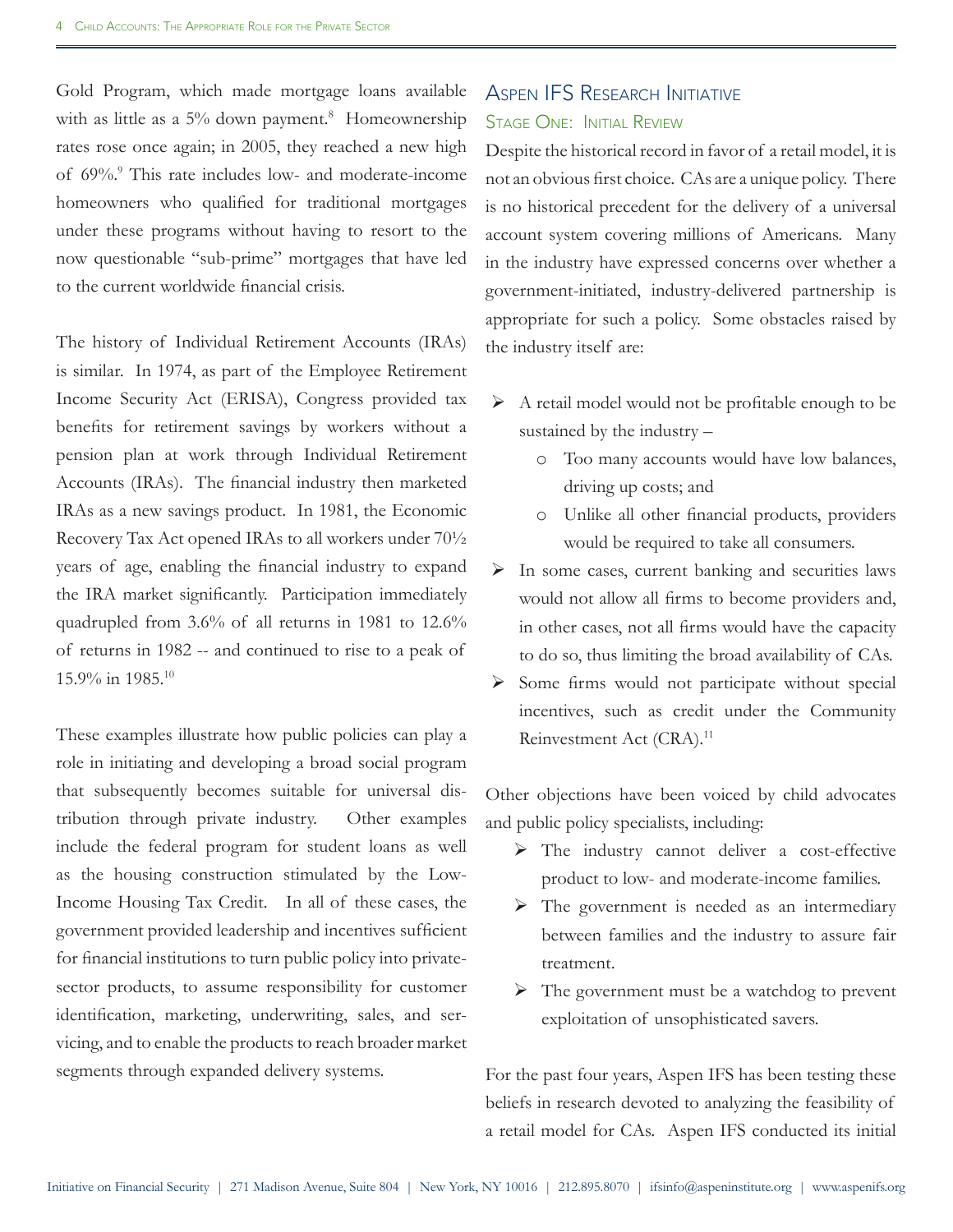research through in-house analysis and model design, and in close consultation with numerous experts and mid-level staff of the companies represented on the Aspen IFS Advisory Board, which represented the major segments of the financial services industry.<sup>12</sup> This phase of the research analyzed the three models for industry involvement in delivering CAs described above: (1) an institutional model based on the 529 plan experience and the Thrift Savings Plan for federal employees; (2) a hybrid model initially structured through an institutional model but with accounts permitted to transfer to a retail model after reaching significant size; and (3) a retail model.

In early 2006, these models were presented in Chicago to the Chief Executive Officers of the Aspen IFS Advisory Board companies. In a wide-ranging discussion, these industry experts reviewed the models critically and evaluated their utility both for their firms and for the industry as a whole. Presented with Aspen IFS projections, industry experts initially believed that a retail model for CAs was not sustainable. Many thought that a CA policy could only be implemented as a CRAtype approach -- that is, one that gives banks regulatory credit for projects promoting social goals such as serving low- and moderate-income consumers. Even though the industry could theoretically provide a platform for such a product, many were skeptical that it could achieve profitability, even at the lowest acceptable level.

There was overwhelming agreement, however, that CAs represented an overall positive initiative for children, their families, and social policy goals. Not all firms, such as investment banks, believed that CAs would be attractive to their clients or suitable for broker-sold accounts, but they were interested in the intellectual challenge of designing such a market. Not all firms, such as credit unions, had the capacity to offer an investment product currently, but some, especially consumer financial services providers, did see it as a potential business opportunity. A number of firms saw the potential of CAs for building many new customer relationships, acquired easily, that they could keep and grow over many years. In addition, some saw the value of CAs as the ability to retain existing customers in an enhanced relationship.

In the end, one model was rejected – the hybrid model. This model was viewed as the worst of both worlds: it did not give the volume of business to selected firms that an institutional model would; and it did not give the industry the ability to compete for business, grow assets, and develop customer relationships from the beginning of the account that a retail model would. As one Board member summed up the discussion, "*the fundamental decision from a business perspective is between an institutional or retail model*."

Debate between the institutional and retail models was inconclusive. The discussion confirmed initial impressions that an institutional model might have some cost advantages in the delivery of CAs, particularly for low- and moderate-income families. Yet, there was also recognition that a retail model might better serve the policy goals of stimulating greater participation and growing more accounts to a significant size.

#### Stage Two: In-Depth Analysis

The Chicago meeting also included a presentation of the retail model for Child Trust Funds (CTFs) just then beginning operation in the United Kingdom (U.K.). The Advisory Board was intrigued by this initiative and questioned if such a retail model could be implemented efficiently and successfully in the United States. This posed a deeper research challenge for Aspen IFS, given that the institutional model offered a role to financial institutions that was limited to investment management but was easier to understand and price.

The Advisory Board companies requested that Aspen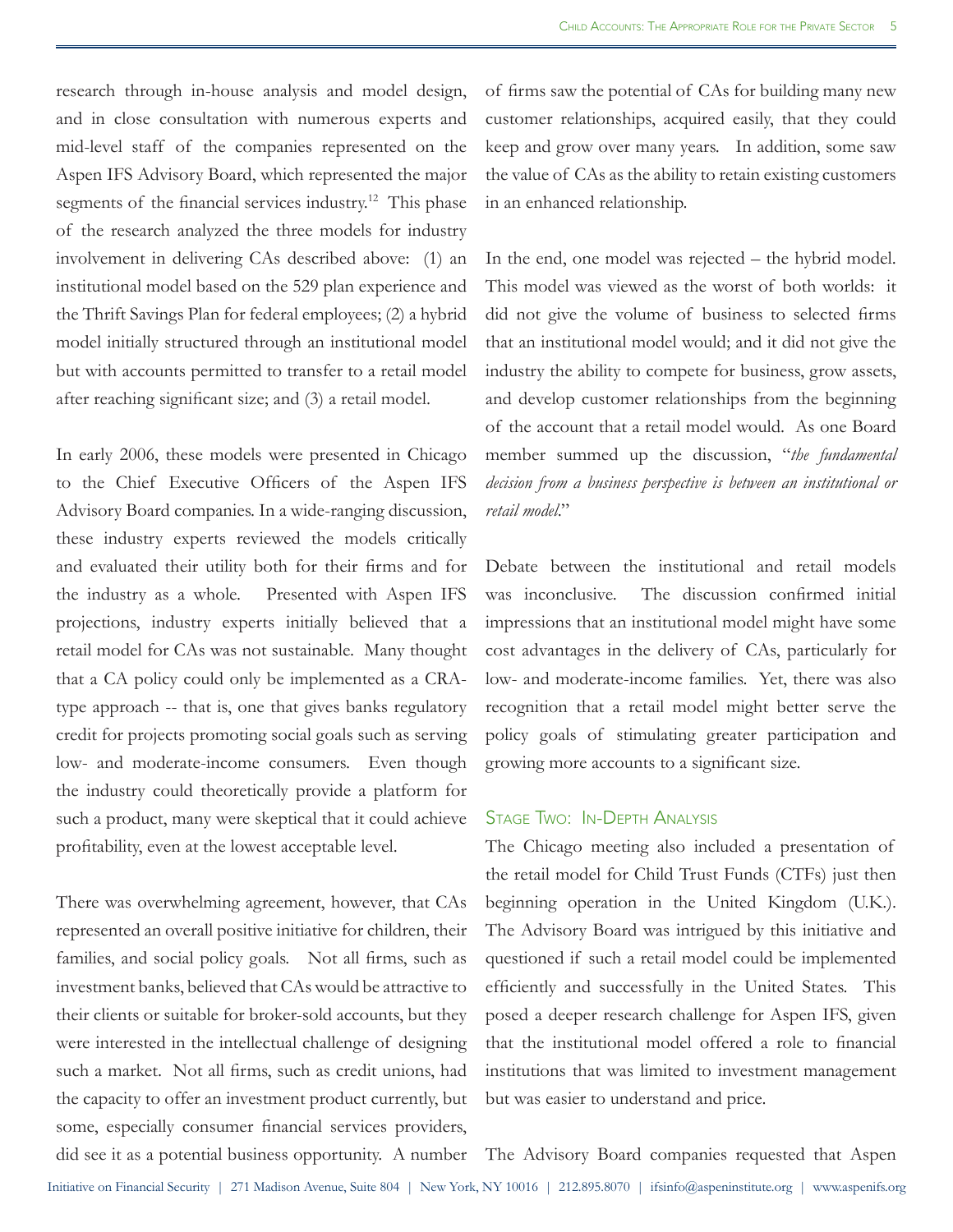IFS conduct further research and offered access to their product design staffs and other in-house expertise. Two central questions drove this stage of the research. First, could a retail model for CAs be structured to take advantage of the scale, efficiency, and reach of the industry and to be attractive to large segments of the industry? Second, in what ways could a retail model better achieve the policy goals of CAs than an institutional model?

#### The U.K. Experience

Aspen IFS began this stage of its research by analyzing the primary example of a retail model for CAs currently in operation – the Child Trust Fund (CTF) program that has been in effect in the U.K. since 2005.<sup>13</sup> In the U.K., every child born on or after September 1, 2002, receives a certificate for  $\angle 250$  (about \$397) with an additional  $\angle 250$ contributed for low-income children.<sup>14</sup> Parents open accounts by redeeming these certificates at a participating financial institution. Accounts can receive additional contributions of up to  $f(1200)$  (about \$1,905) every year, and the government contributes an additional  $\ell$ 250 (again doubled for low-income children) when the child reaches age 7. No withdrawals can be made before age 18, but withdrawals are unrestricted thereafter. At that time, accounts automatically become adult savings accounts with continued tax-free treatment and unrestricted withdrawals.

The role of the government is to approve companies that wish to participate in the CTF and to regulate the program. In all other respects, CTFs are an industrydelivered product. There are currently over 40 approved providers and over 70 distributors of CTFs, and the majority of distributors have a direct relationship with a single approved provider. CTFs were designed with important consumer protections. First, providers are required to open up CTFs for all customers presenting a certificate. Second, standard CTFs are required to offer two types of investment options: (1) a "stakeholder"

account, which features a target-date fund invested in equities in the early years and then increasingly in fixedincome instruments after the child reaches age 13; and (2) a fixed-income option. Fees for the stakeholder CTF, which is the default option, are capped at 1.5% annually. Parents can also choose a non-standard account without a fee cap. Stakeholder accounts have proven popular, and over 80% of CTFs (including accounts opened by the government for children with unredeemed certificates) are stakeholder accounts.

As of December 31, 2008, over 4.5 million children in the U.K. have received certificates for CTFs.<sup>15</sup> Three years since the program's enactment, there are some clear signs that the CTF policy is succeeding, even though some improvements could be made. For example, about 75% of all CTFs are opened by families directly, a favorable take-up rate when compared to similar products. In addition, some 30% of family-opened accounts are receiving additional contributions, and private savings already equal 55% of what the government has contributed.

The choice of a retail model also seems vindicated. The industry organized itself to create a new product and deliver it to millions of accounts in a very short period of time. CTFs are now widely available through a variety of mainstream and specialty firms, including mainstream banks, thrift institutions, credit unions, and mutual fund companies. For most, profit margins on these accounts are small, and many recognize that the key to profitability is attaining sufficient market share. For others, CTFs are viewed as an important means for retaining and attracting customers and for stimulating increased take-up of other financial products.

# Application of the U.K. experience to the United **STATES**

The success of the U.K.'s CTF policy indicates that a retail model has potential in the United States. One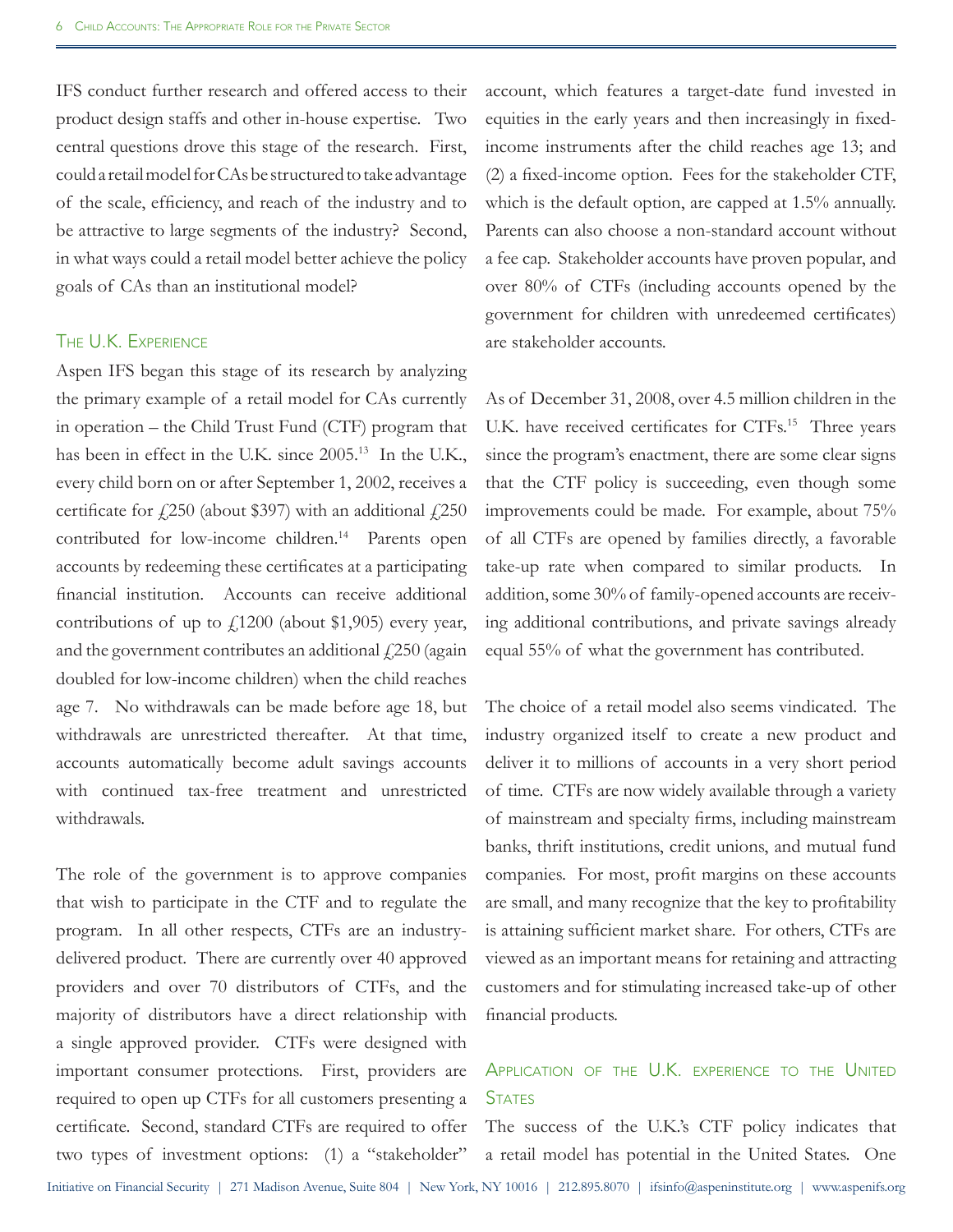

factor arguing for a retail solution is the extraordinary number of accounts a CA policy would create. In the United States, there are over 4 million children born every year. In 18 years, the program would grow to 72 million accounts in operation. Over 40 years, over 160 million people would have had a CA. As Figure 1 illustrates, the potential size of the program dwarfs the existing programs that the industry currently serves or that the government operates.

Even with such a large potential market, it is clear that a retail model for CAs represents both challenges and opportunities for the industry, as illustrated in Table 1. Unlike current retail products, a universal CA would require the industry to serve millions of families currently not fully integrated into or even a part of the financial mainstream. To the extent such customers have low financial sophistication and limited access to technology, the costs of providing accounts will increase. Second, many account balances would be small. The industry

would have to provide additional customer services and education to drive the additional contributions necessary for profitability. Third, if the U.S. policy included a fee cap, it would be a challenge to deliver child accounts profitably. Although this feature is an important consumer protection, it would constrain revenues significantly. In addition, because there are no fee-capped products in the United States today, the industry is not experienced in designing or delivering products with such a feature.

Aspen IFS next assembled experts from Advisory Board companies to an in-depth review of the competing models. Attendees represented such specialties as marketing, investment management, tax, and law. Three working groups, one for each model, analyzed Aspen IFS projections and identified the advantages and challenges of each. In the full group discussion that followed, the hybrid and institutional models were judged to be very weak.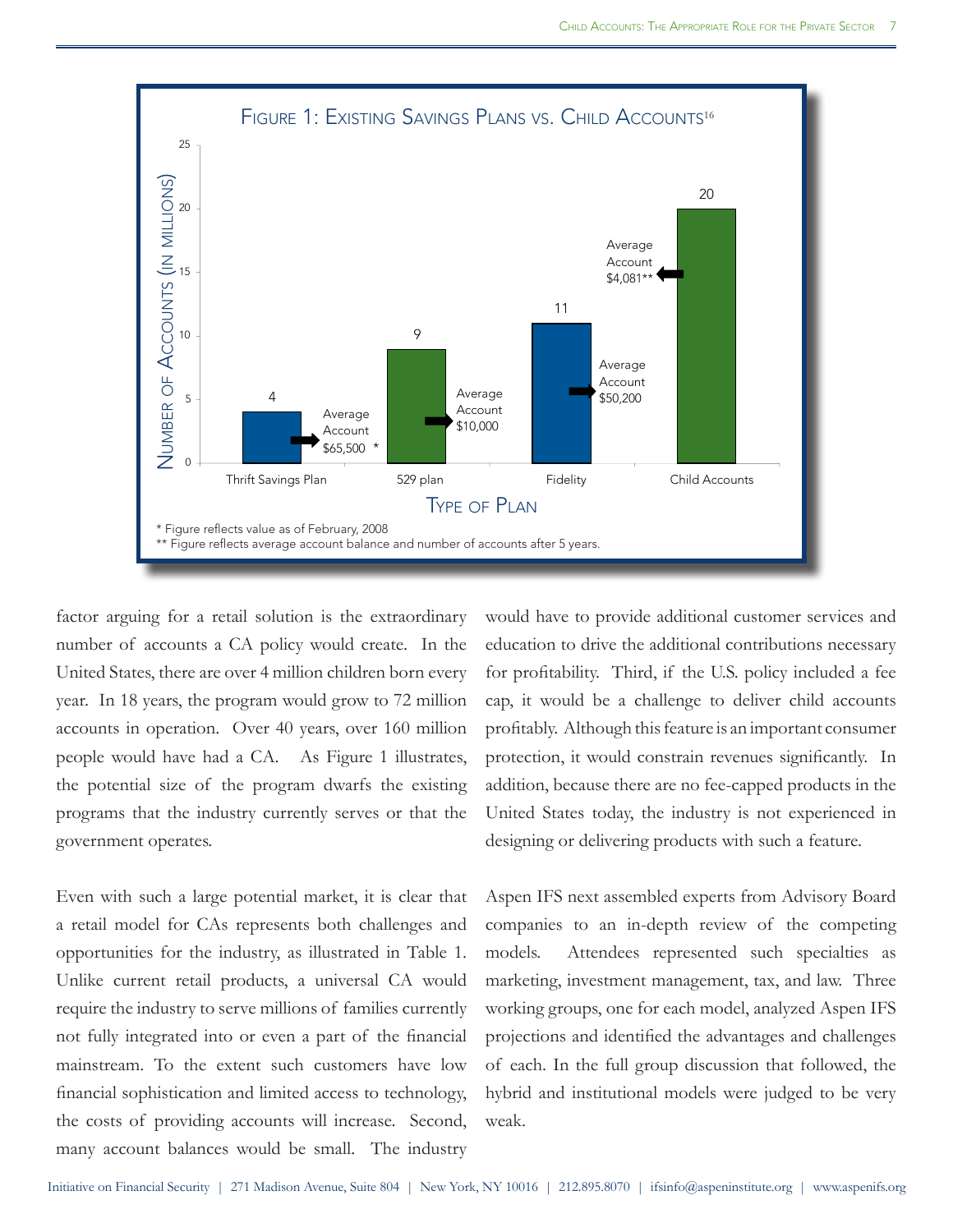| Table 1: Challenges/Opportunities for the Financial Industry In a Retail Model for CAs |                                                                                                                                                                                                                                                                                                                                                                                                                                                                                                                                                                                                                                                                                                                |
|----------------------------------------------------------------------------------------|----------------------------------------------------------------------------------------------------------------------------------------------------------------------------------------------------------------------------------------------------------------------------------------------------------------------------------------------------------------------------------------------------------------------------------------------------------------------------------------------------------------------------------------------------------------------------------------------------------------------------------------------------------------------------------------------------------------|
| <b>FEATURE</b>                                                                         | <b>OPPORTUNITIES AND CHALLENGES</b>                                                                                                                                                                                                                                                                                                                                                                                                                                                                                                                                                                                                                                                                            |
| 4 Million New<br>Accounts Each<br>Year                                                 | <b>OPPORTUNITIES</b><br>Large new market: in 5 years, 20 million accounts (500% larger than the Thrift Savings Plan, 250% larger than<br>$\bullet$<br>the 529 plan market, and 175% larger than all 401(k) accounts managed by Fidelity)<br>New product that can attract new customers and retain existing ones<br>$\bullet$<br>Cross-sell of other financial and non-financial products geared to children and families<br>$\bullet$<br><b>CHALLENGES</b><br>Low initial balances<br>Some accounts will grow faster than others<br>$\bullet$                                                                                                                                                                  |
| Basic, Simple<br>Investment<br>Options                                                 | <b>OPPORTUNITIES</b><br>Given number and volume of accounts, aggregate market could be very attractive<br>$\bullet$<br>Limited investment options allow account pooling and simplification, driving costs down<br>$\bullet$<br>Relatively safe way to introduce families to equity investing<br>$\bullet$<br><b>CHALLENGES</b><br>Not all firms (e.g. credit unions and some banks) have existing capability for investment accounts, although they<br>could partner with other firms<br>Some households may be risk-averse, particularly given current economic climate                                                                                                                                       |
| Consumer-<br>Friendly Cap on<br>Fees                                                   | <b>OPPORTUNITIES</b><br>Because per-account costs remain flat for most of the account's lifespan, significant potential for revenue growth<br>$\bullet$<br>as accounts grow<br>Consumers able to select any provider without fear of predatory fees; providers driven to differentiate<br>$\bullet$<br>themselves on other terms<br>To remain competitive, providers driven to offer incentives for savings and to reduce costs through economies<br>$\bullet$<br>of scale<br><b>CHALLENGES</b><br>Fee cap may be a challenge to providers in initial years<br>Some providers may choose not to enter the market until it becomes more attractive                                                              |
| Universal<br><b>Account System</b>                                                     | <b>OPPORTUNITIES</b><br>Development of marketing and outreach strategies for all American families, not just the mass affluent<br>$\bullet$<br>Opportunities for financial literacy and creating habits of thrift through actual financial decisions, creating better<br>$\bullet$<br>consumers in general<br>Potential for financial institutions to improve public image<br><b>CHALLENGES</b><br>Local civic and nonprofit networks will need to be involved to ensure broad participation across geographic,<br>ethnic, and socioeconomic groups<br>Providers will also need customer service standards that meet the needs of all Americans, including<br>$\bullet$<br>unsophisticated financial consumers |

Although the group did not unanimously prefer the retail model, over 75% did. And the general sense of the meeting, even among those who did not prefer the retail model, was that it had obvious merit and potential. Those who did select the retail model mentioned a number of factors for their choice. One was the ability of the market to drive innovation in child accounts.

*You've got flexibility in choice. . . . An open architecture and competition. I think it's really easy to see that's going to drive creativity in the marketplace. It's going to drive new features that we can't possibly think or plan ahead for.*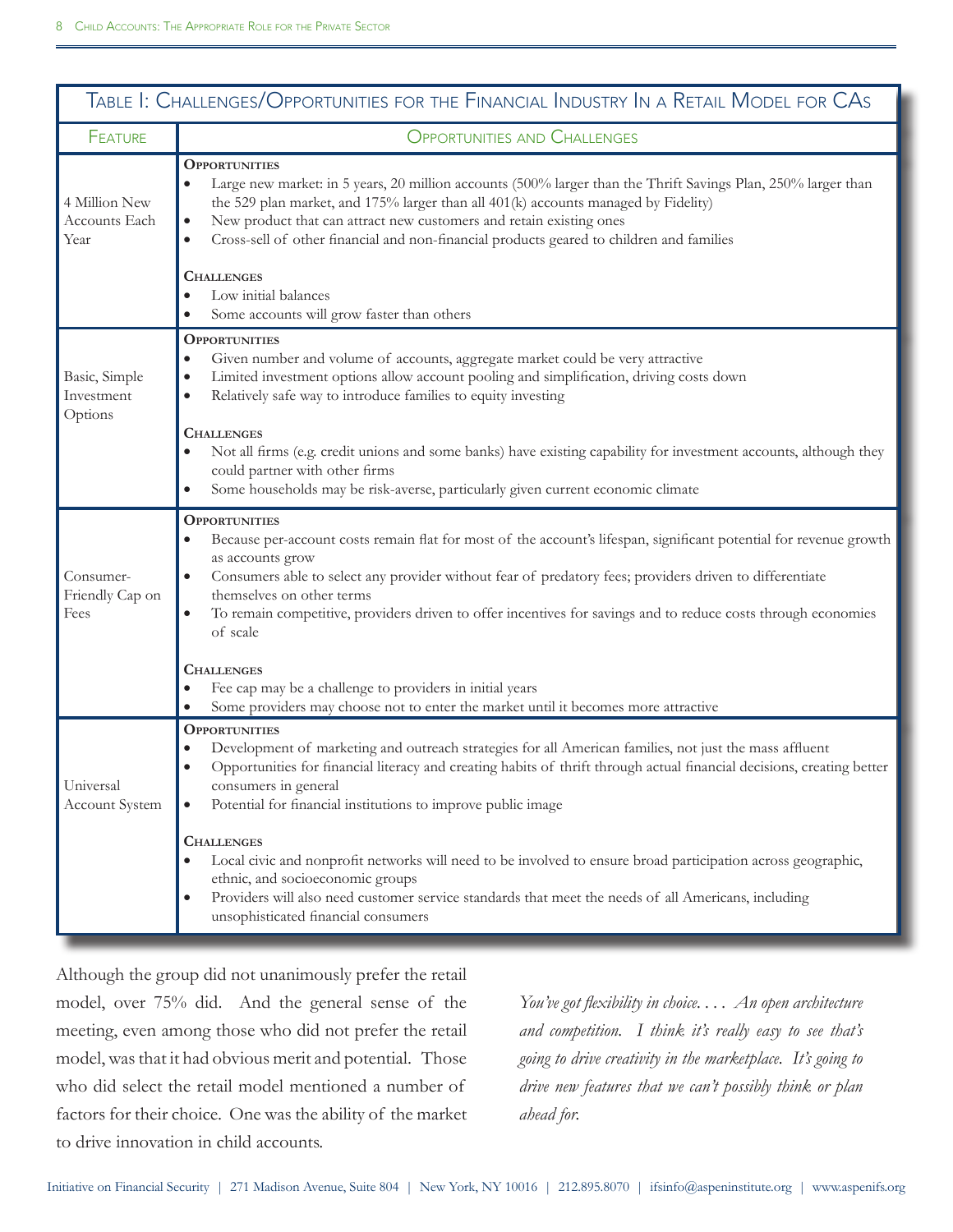Accessibility was another positive factor.

*[A retail model says] if you [industry firm] want to play in this space and you want to allow people to redeem their voucher with you, you have to at least offer this basic minimum product that has a very low minimum threshold. . . . If you want all the rich people to come to you with their vouchers, you've also got to have accounts that would be accessible to a lower-income consumer, so that there's a broader range of accessibility.*

Others saw the behavioral change that a retail model could re-enforce.

*I think one of the good things about the voucher is that you're encouraging the parent to take the first step. And they have to be proactive and get engaged. . . . Hopefully, the next step would be engaging them to actually put their own contributions in, which I think is important . . . a good way to encourage this philosophy of saving and investing and making it a pattern in their lives.*

Most persuasive to the attendees were discussions about whether, from a cost perspective, a U.K.-model CA could be feasible in the United States. As one participant noted, there are a variety of approaches that could be taken to drive down costs.

*You've got marketing costs, you've got administrative costs, and you've got investment costs. In terms of administration costs … these have got to be individual accounts in a sense of recordkeeping. However you might be able to save money by pooling the investments into a program that everybody recognizes, you still have to keep those individual accounts. And a lot will depend on how you design those accounts, and how many transactions they have, and how many statements they have in terms of how expensive they are.* 

The group discussed the various costs of marketing and distribution, record keeping and custodial services, investment management, administration and legal services, and customer service and communications required by individual investment accounts. In addition, it reviewed approaches that had been used in the UK to limit these costs and considered how costs could drop over time under various scenarios of account growth.

As a result of this discussion, even the issue of a fee cap became more acceptable to the participants. One participant said,

*Fee cap. When I first heard it walking in, I cringed and said, "Oh my God, that's the worst thing I've ever heard." But after I got used to it, I said, "The real big picture here is that you're trying to create investment accounts for people." And to the extent that there is a tradeoff -- they're going to have to pay 150 basis points to get into this show -- I can buy that. I think the end goal of people getting tax-efficient investing and compounding is much more powerful than the 150 [cap], if that makes everybody -- all the participants that have to do all the work -- comfortable.*

This finding of tolerance for a fee cap was critical. It revealed that, through some relatively simple product alteration, a retail model could be sustainable with a fee limit near the 1.5% cap imposed in the U.K. By simplifying some services -- such as replacing four quarterly statements with one or not providing hard copies of prospectuses and annual reports -- a CA could be provided by participating firms within a fee cap of 1.5%, or possibly even less.

Industry participants were comfortable with this approach. As one noted,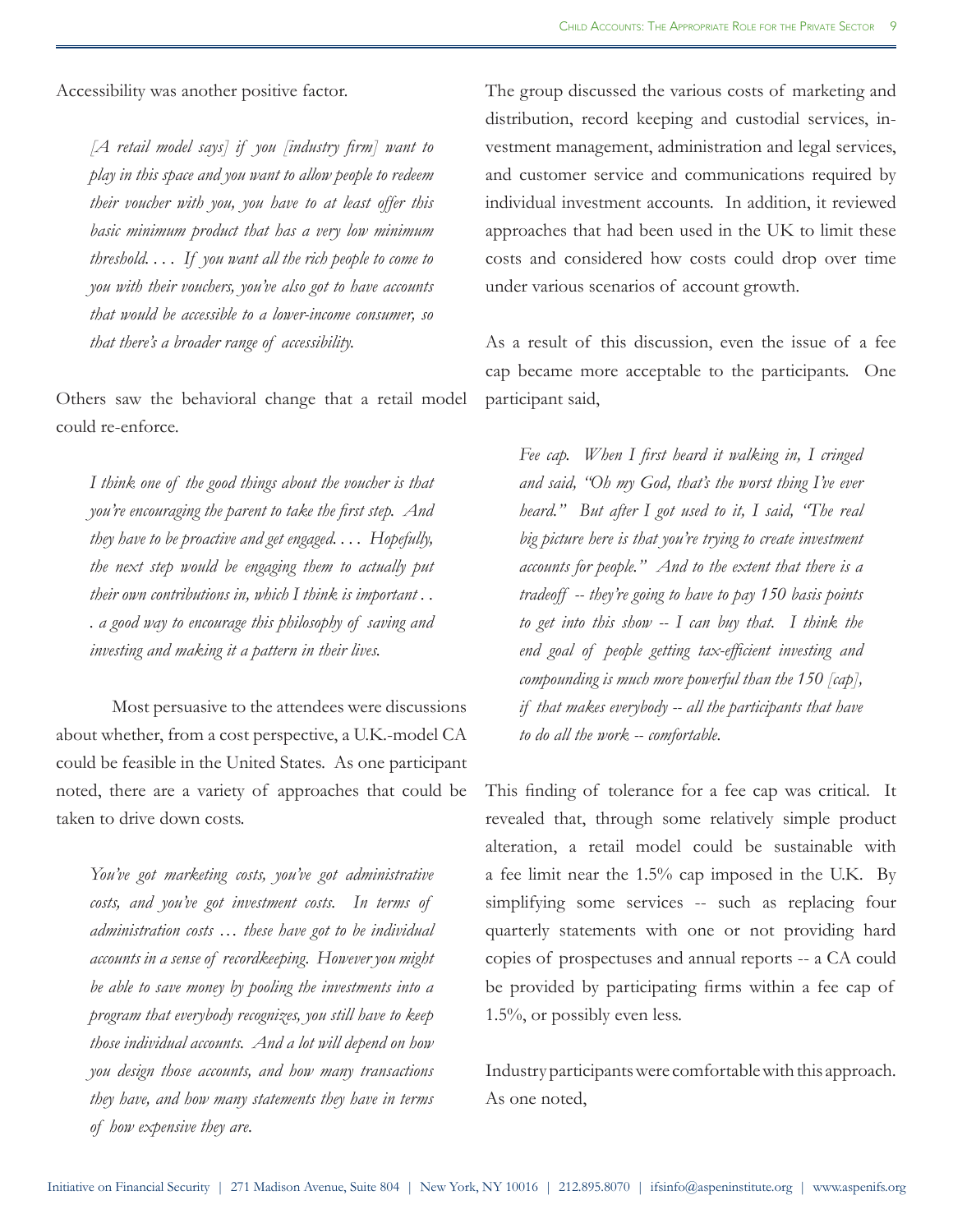*First of all, there is some beauty in simplicity. . . . One of the big issues we talked about in the groups a lot yesterday was on low-dollar accounts and how to solve those kinds of problems. . . . So instead of a quarterly statement mandate, you've got to do an annual statement mandate. Instead of a full blown prospectus every year, you do a simple buyer prospectus one-time only. You really have to look at those items which take away the real marginal cost of doing the business and get that administrative cost down.*

Even though a fee cap in the vicinity of 1.5% seemed feasible, it was clear that first-year costs were going to be higher. CAs must be marketed to get as many parents as possible to redeem the certificate. Whether firms use advertising, giveaways, or financial incentives, these all cost money and are less effective with the general public than with existing clients. The cost can be averaged in over 5, 10, or even the full 18 years, but the first-year costs are generally higher. Firms should be able to recoup these costs in later years, however, especially as revenue grows with increases in account balances. As Bernard Wilson, former Vice President of H&R Block, noted,

*Our experience showed that educating the customer and allowing her the ability to act immediately was the most labor intensive and the most expensive part of the account process but one that yielded benefits over time. In our IRA business we were able to generate additional contributions to the account in a second year which was good for the customer and brought the company an additional benefit of customer retention. . . . In looking at child accounts, our expectation was that through our face-toface interactions we would be able to generate sustained annual contributions to the account at tax time. We saw that these contributions – even when modest – could yield important growth in the account and improve ongoing profitability.*

Aspen IFS research from this operational stage has revealed that the cost issues in offering a CA, while a challenge for any new financial product, can be managed even over the short run by a variety of financial institutions.

#### Key Conclusions

After four years of research, Aspen IFS can report a number of key findings. In Aspen IFS's report, *Savings for Life: A Pathway to Financial Security for All Americans*, the Advisory Board endorses the concept of a retail model for CAs. The members of the board believe that the significant scale of the program trumps the small balance problem. They believe they can deliver a product where the costs are fairly low and are fairly flat over time. They also believe that costs will decline over time as the program matures and as competition for market share increases - a key requirement for profitability. The size and universal nature of CAs represent an important new market for the industry that will include large numbers of previouslyunbanked Americans as potential customers. While not all segments of the industry will find CAs an attractive business opportunity, there will be many who will find it an important tool for retaining current customers and attracting new ones. In addition, there is a belief that the social policy behind CAs is important to the country and should be embraced by the industry.

# The Role of Government in the Retail Model of Child **ACCOUNTS**

Over and above the economics of a retail model, one frequent argument against it is that such a model will not provide sufficient consumer protections for children and their families. Many advocates argue that, to maintain the integrity of the policy, the government must be the key intermediary with the industry – throughout the life of the accounts in the case of the institutional model, and at least at the outset in the case of the hybrid model.

But there are problems with these assumptions. First,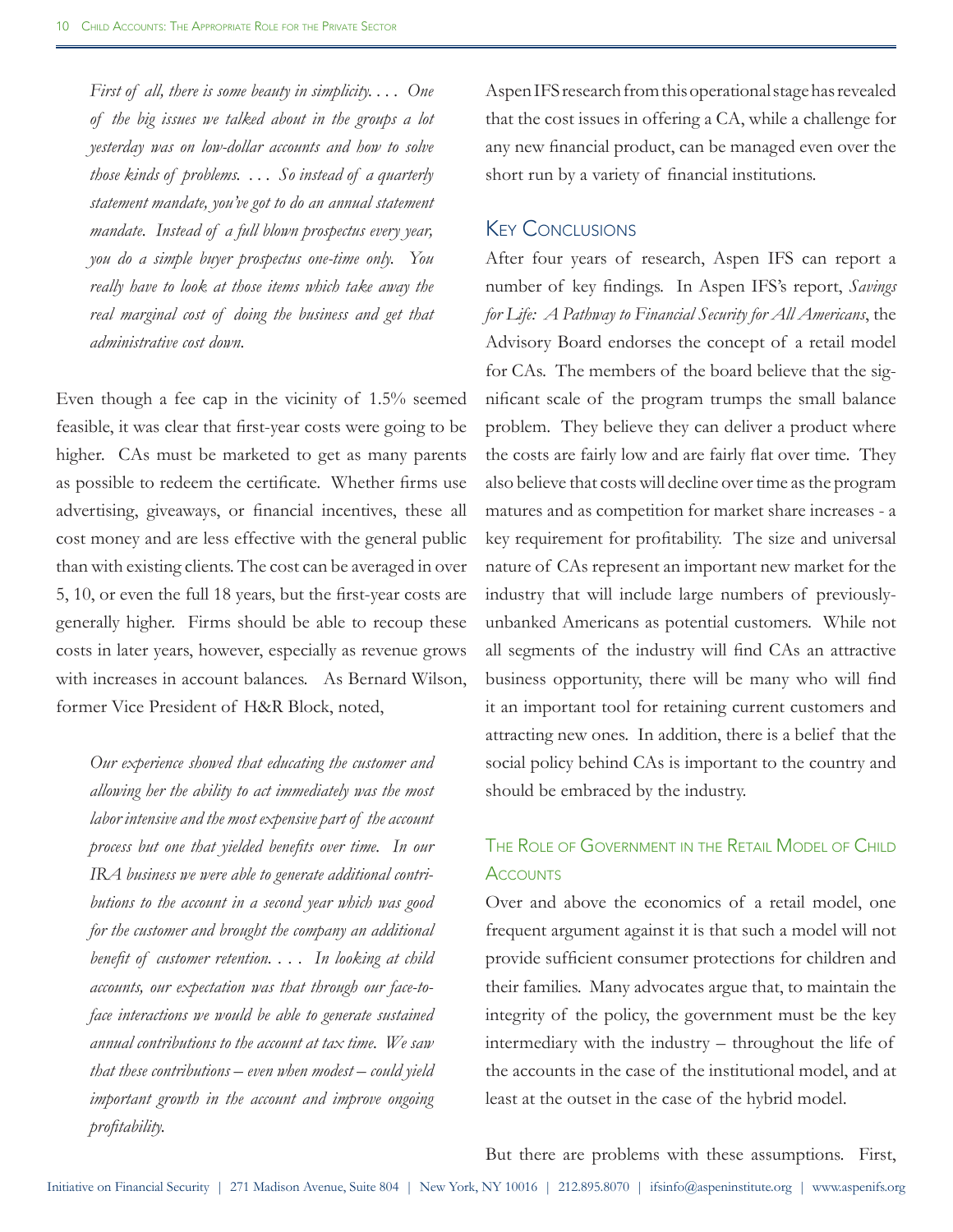there is no precedent in the United States for the federal government operating an investment program through an institutional model, except in its role of employer for its own employees. Second, there is a precedent in the U.K. for a retail model with strong consumer protections that could readily be adapted to U.S. practice.

Because it currently does not exist, a legal plan structure must be defined to implement CAs, regardless of delivery method. The legal structure will require, at a minimum, a governing statute and regulations. These will define who is entitled to a CA, how initial government contributions will be transferred to accounts, what matching contributions are available and how they may be claimed and transferred to accounts, who controls an account while the child is a minor and when does the child assume control, when distributions are permitted, what the investment program will be, what tax treatment applies to accounts, and what penalties apply to individuals who commit fraud or abuse of account assets. The government will define and regulate these features of the policy, no matter which delivery model is chosen. How much additional regulation for the purpose of consumer protection might a retail model require? Three issues seem key to regulating industry behavior.

## Eligible Providers

A CA policy delivered through a retail model should include a definition of and requirements for eligible providers. This would ensure that only reputable firms are eligible to market CAs and that their behavior is subject to strong federal government regulation as a back-stop. There are three alternatives for this definition. First, the policy could utilize existing IRA regulations to define which firms are eligible to be providers. Currently, the tax code permits banks and financial institutions regulated by state or federal law to market IRAs. Other institutions can apply to the Treasury Department for approval.<sup>17</sup> Alternatively, the policy could adopt the requirement in

the U.K. where the government approves each provider on a case-by-case basis. The U.K. has issued extensive regulations that define the type of firms that may apply to be a provider, the rules providers are required to follow, and the consequences imposed for rule violations. The United States could also adopt some combination of these two systems by, perhaps, establishing higher qualifications for CA providers than is now required for IRA providers.

#### Permitted Investments

A CA policy delivered through a retail model (and perhaps through an institutional model as well) should specify and define the types of permitted investment options. The U.K. provides three basic alternatives: (1) a savings account, invested in interest-bearing instruments; (2) an equity account, like a brokerage account, invested in any of the wide range of securities authorized by the government; and (3) a "stakeholder" account, invested in a mutual fund that features equity investments in the early years and gradually moves to less risky investments when the child reaches age 13. The stakeholder account is the default option for children whose parents fail to redeem their certificates. It is also the most popular option for accounts opened by families.

In the United States, there is no precedent for defining permissible investments for an investment account such as a 401(k) or brokerage account by statute or regulations. Nevertheless, the private pension system, especially in 401(k) plans, is evolving in that direction. For the first time, the Pension Protection Act of 2006 endorsed the concept of "default" investment funds for 401(k) plans. Employers who add these to their plans are relieved of many of their fiduciary responsibilities. The Department of Labor has released regulations that specify what types of funds may qualify as default funds, known as "Qualified Default Investing Alternatives."18 This example from the world of qualified pension plans may provide a good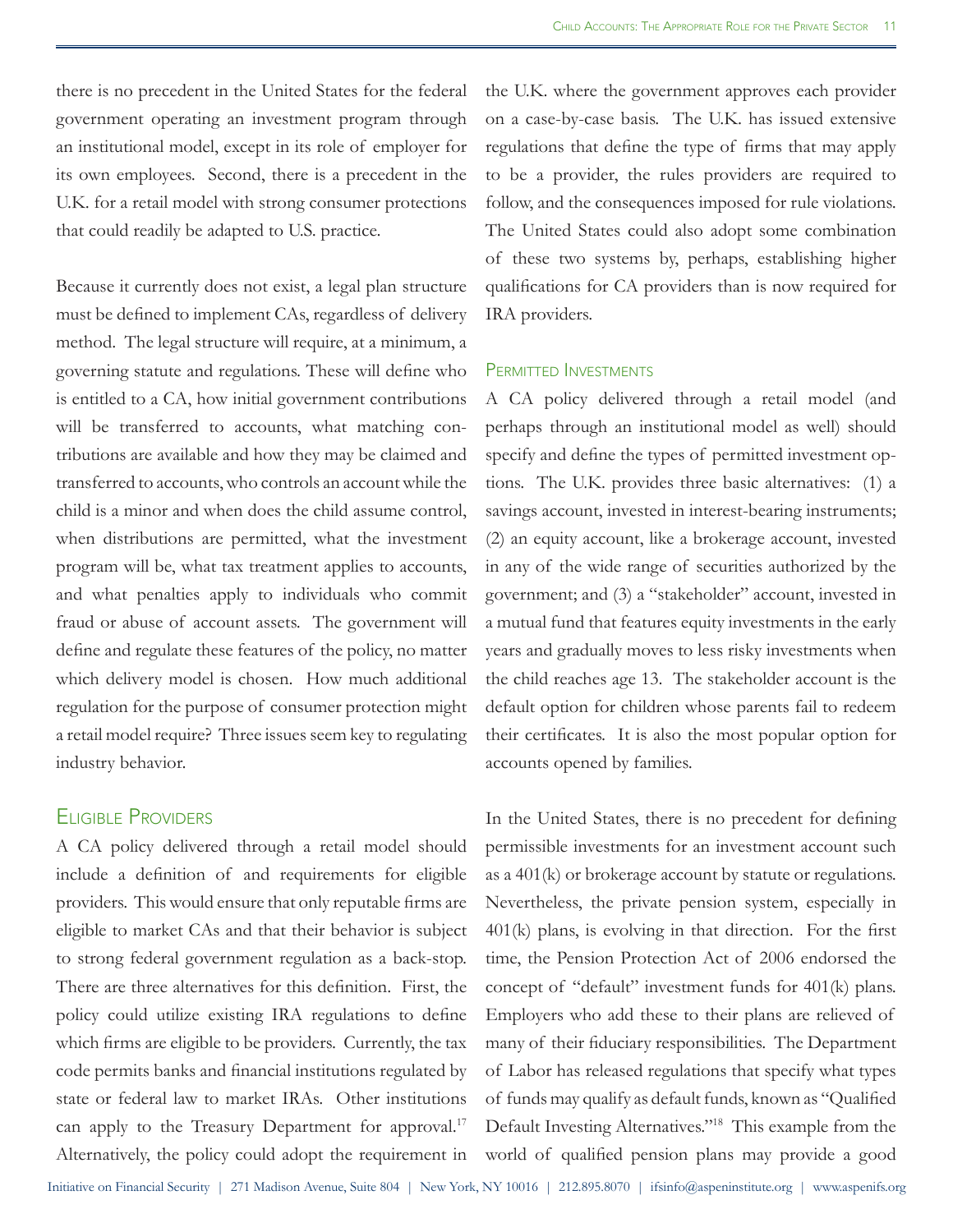model for a CA policy and indicate potential acceptance of an investment menu defined in statute, as is done in the U.K.

#### Fee Caps

An important consumer protection in the U.K. is the imposition of a 1.5% fee cap on stakeholder accounts, which all CTF providers must offer. This requires all market participants to offer an account operating under a fee cap. Because the key to profitability is market share, competition drives down fees for these accounts, benefiting account holders. In addition, a fee cap helps with transparency so that prospective customers can compare the stakeholder accounts on both costs and returns. Given the large number of providers and distributors involved in the U.K. market, it seems clear that the fee cap has not been a deterrent to industry interest in CTFs.

Again, in the United States, there is no precedent for a required fee-capped product in an investment account offered through a retail model. Whether a CAs policy should have a fee cap and, if so, what that fee cap should be remains a political question. However, there is reason to believe that the industry would be willing to accept such limitations for two reasons. First, the policy objectives for CAs argue for such a cap. Second, based on Aspen IFS research, it seems feasible that large segments of the industry would be willing and able to enter a CA market even under such constraints.

A regulatory structure for CAs delivered through a retail model could also feature other consumer protections. These could include a requirement that providers must accept all customers and/or make financial literacy information available. Regardless of the exact legal structure, the U.K. has shown that, through careful design, it is possible to deliver a CA policy through a retail model that includes critical consumer protections.

### **CONCLUSION**

In the United States, there is a long history and tradition of a public-private partnership in delivering financial products to the American people. That is, the government enacts policies to encourage savings and asset accumulation, and the financial industry then develops and delivers the specific products. There is no precedent for an entirely government-run delivery system of private accounts for every citizen. This suggests that new policies and products, such as CAs, could, with appropriate protections, follow the retail model. Nevertheless, for various reasons, many CA advocates have rejected the retail model, arguing instead that an institutional model is the preferred option. With the financial industry itself often skeptical, many believe the case is closed. As Aspen IFS has shown, this conclusion is too hasty.

Under any CA program, certain functions will be performed by the government and certain functions will be performed by the financial industry, regardless of the model used to deliver CAs. For example, only the government has the ability to ensure that all children have an account and to provide meaningful matching dollars for low- and moderate-income families. In turn, only the financial services industry has the technology for implementing investment decisions and performing other account management functions.

So the question, then, is not really one of kind, but of degree. Beyond funding, the singular role of government is to write regulations that define eligible providers and investments and enforce those regulations for the benefit of the children. Government can also be used to set fee caps and standards for education and communications. Finally, government can play a critical role in providing basic information about CAs and assisting families with connections to account providers. But the remaining system delivery questions all favor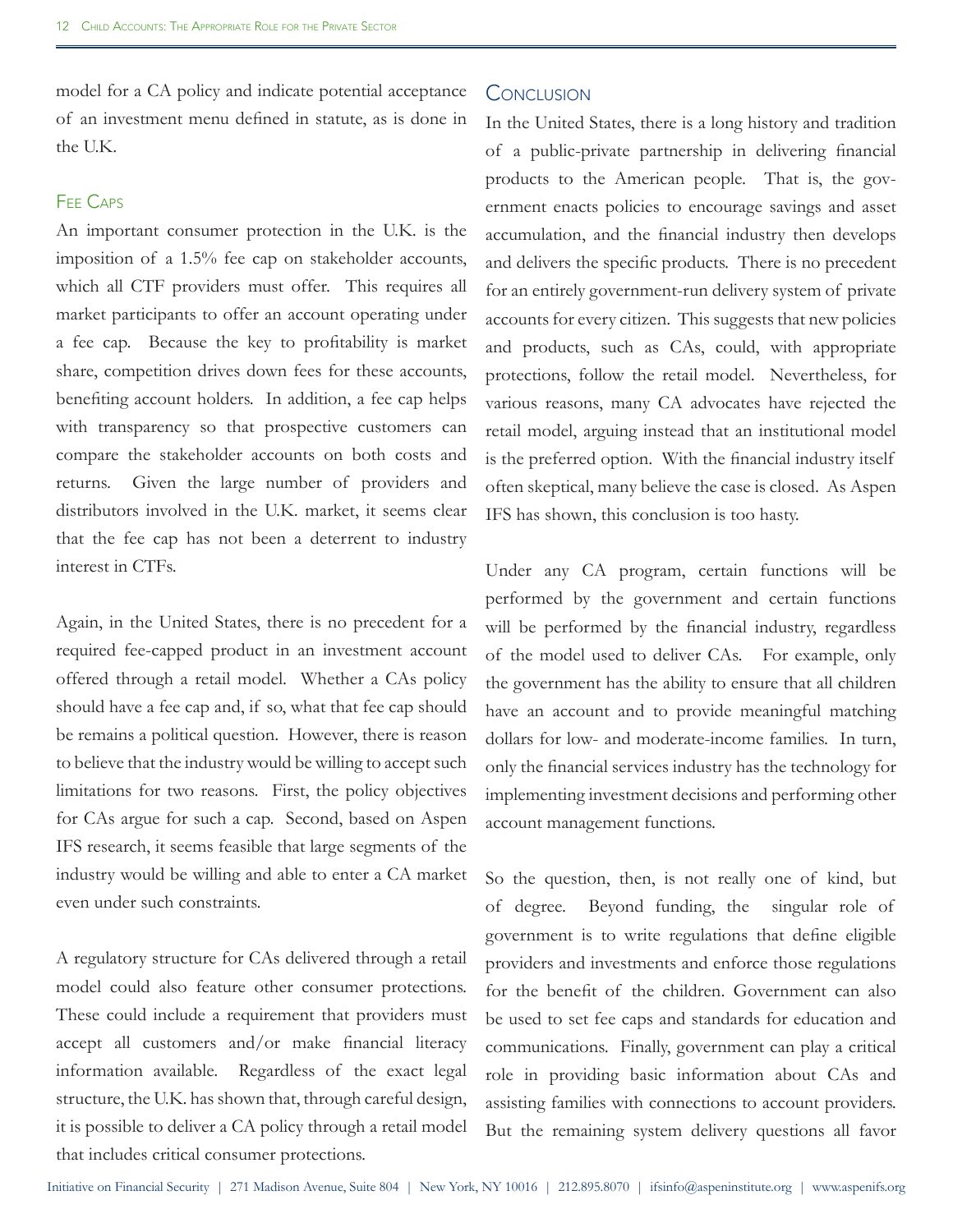a retail model. The financial sector, not the federal government, has the experience and expertise at customer communications, record-keeping, sales, and marketing. And, account simplicity and familiarity can only exist in the private sector.

Furthermore, two of the core values for a national CA policy among CA advocates, as noted in the Introduction, are best achieved under a retail model. First, only the retail model can make low- and moderate-income Americans valued customers of a financial institution that has the ability to connect them to other mainstream financial products and services such as checking accounts, automobile loans, home loans, student loans, credit cards and retirement accounts.<sup>19</sup> In that sense, only the retail model can bring low- and moderate-income Americans directly into the financial mainstream. Second, the retail model would arguably be the best means of building financial assets that appreciate and endure – because only under a retail model would the financial interests of the account holders and the account providers be aligned. Both individuals and financial institutions would want to see the accounts grow as large as possible by the time the child turns 18. That provides an incentive that would not exist under an institutional model where operating a program of savings accounts is only one of the many functions that government performs.

Moreover, there is a political value to aligning a CA program with a large and important industry. A retail model gives financial institutions – a fairly powerful political force – a continuing stake in the success of a CA policy, a fact that should not be overlooked. For example, even with overwhelming public support and a successful 80-year history, Social Security is constantly under attack from those who want to dismantle this government policy or significantly undermine it. Supporters of CAs should expect nothing different, no matter how successful a program it becomes. It will need more than children and

families to sustain and defend it. When political forces wane and economic circumstances change, children, families, and CA advocates will want – and need – the financial industry on their side. A retail model would align their interests with the goals of the CA policy, and the success of that model would secure their support.

The only outstanding issue, then, is whether a retail model is financially workable and feasible. Only if the answer is negative should an institutional model be pursued. Otherwise, given all the advantages of a retail model as well as the long-standing practice in the United States, the retail model should be preferred.

The four years of Aspen IFS research, financial modeling, and extensive interactions with leaders from all segments of the industry show that a retail model can meet the feasibility test. While the small account size initially concerned industry leaders, the scale of the entire program – 4 million new accounts each year – can make it profitable for the industry. While a fee cap would be a hurdle, the research showed that the costs of offering CAs could also be relatively low – and, more important to the industry, could be more than offset by the vast numbers of new customers obtained. It turns out, conventional wisdom notwithstanding, that the retail model can and would work.

The U.K.'s choice of a retail delivery system was pragmatic and correct. The government moved boldly to create a system of CAs but left it to the private financial industry to deliver a first-class product. And the industry is making it work. The case for choosing a retail delivery system in the United States is beyond the stage of innovation and experimentation. The U.K. experience, combined with the ability of U.S. institutions to play a comparable role, argues for this sensible direction in CA policy.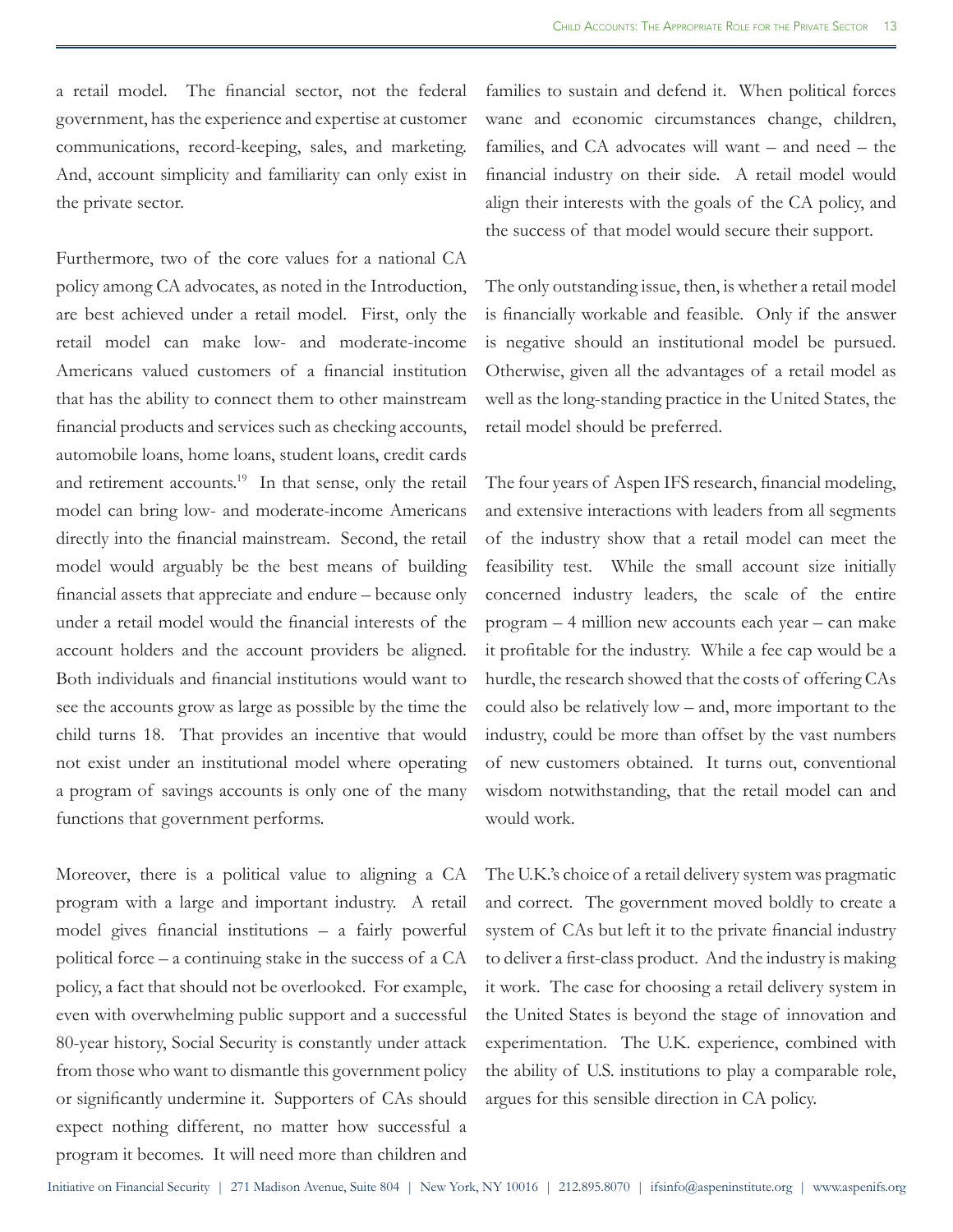#### **ENDNOTES**

1 Sherraden, M. (2009). Individual development accounts and asset-building policy: Lessons and directions. In R.M. Blank & M.S. Barr (Eds.), *Insufficient funds: Savings, assets, credit and banking among low-income households*. New York, NY: Russell Sage Foundation.

2 The New America Foundation. (2007). Aspire Act Bill Summary. Retrieved on May, 29, 2009 from http://www.newamerica.net/ publications/policy/aspire\_act\_bill\_summary. The institutional-model ASPIRE Act was first introduced in Congress in 2004 and reintroduced in 2005. No action was taken on the measure.

3 For the purposes of the following discussion, the term "financial services industry" refers to firms that are subject either to federal regulation or in the case of the insurance industry, state regulation. Such firms include state-chartered banks and trust companies that belong to the Federal Reserve System and are regulated by the Board of Governors for the Federal Reserve System, state-chartered banks that do not belong to the Federal Reserve System and are regulated by the Federal Deposit Insurance Corporation, national banks that are regulated by the Controller of the Currency, federally-chartered credit unions that are regulated by the National Credit Union Administration, federal savings and loans and federal savings banks that are regulated by the Office of Thrift Supervision, and firms in the securities industry that are regulated by the Securities and Exchange Commission.

4 The revised ASPIRE Act was introduced in the House in 2007 (H.R. 3740) and the Senate in 2008 (S.3557). No action was taken on the measure.

5 In 2004, nearly 25 percent of families in the lowest income quintile had no form of financial account. Bucks, B.K., Kennickell, A.B., & Moore, K.B. (2006). Recent changes in U.S. family finances: Evidence from the 2001 and 2004 Survey of Consumer Finances. *Federal Reserve Bulletin*. A1-A38. Available at: http://www.federalreserve.gov/pubs/bulletin/2006/financesurvey.pdf.

6 Weiss, M.A. (1989). Marketing and financing homeownership: Mortgage lending and public policy in the United States: 1918-1989. Business and Economic History Second Series, 18. 109-118. Available at: http://www.thebhc.org/publications/BEHprint/v018/p0109-p0118. pdf.

7 U.S. Census Bureau, Housing and Household Economic Statistics Divisions. (2004). Historical census of housing tables. Washington, DC: U.S. Government Printing Office. Retrieved May 29, 2009 from

http://www.census.gov/hhes/www/housing/census/historic/owner.html.

8 Stamper, M.K. (1997). Revisiting targeted-affordable lending: Fresh evidence finds far lower default rate. Secondary mortgage markets, *A Freddie Mac Quarterly, 14* (3), 18. Available at: http://www.freddiemac.com/finance/smm/oct97/pdfs/stamper.pdf.

9 U.S. Census Bureau, Housing and Household Economic Statistics Division. (2009). Current population

survey/housing vacancy survey, series H-11 reports. Washington, DC: U.S. Government Printing Office. Retrieved May 29, 2009 from http://www.census.gov/hhes/www/housing/hvs/historic/files/histtab14.xls.

10 Schultz, R., Noelker, L.S., Rockwood, K. & Sprott, R. (Eds.). (2006). *The encyclopedia of aging: A comprehensive resource in gerontology and geriatrics* (4<sup>th</sup> ed.). New York: Springer Publishing.

Available at: http://books.google.com/books?id=tgS29D0Mr4gC.

11 The Community Reinvestment Act is a federal law that encourages depository institutions to help meet the credit needs of their communities, including low- and moderate-income neighborhoods.

12 The ASPEN IFS Advisory Board consisted of representatives from the Bank of America Corporation, LaSalle Bank Corporation, Enterprise Corporation of the Delta, H&R Block, Inc., Ariel Capital Management, ShoreBank Corporation, The Goldman Sachs Group, Inc., The Capital Group Companies, Inc., Promontory Financial Group, LLC, ING Americas, The Urban Institute, and the American Airlines Federal Credit Union. More information about the Board and the staff and other individuals who assisted in this research can be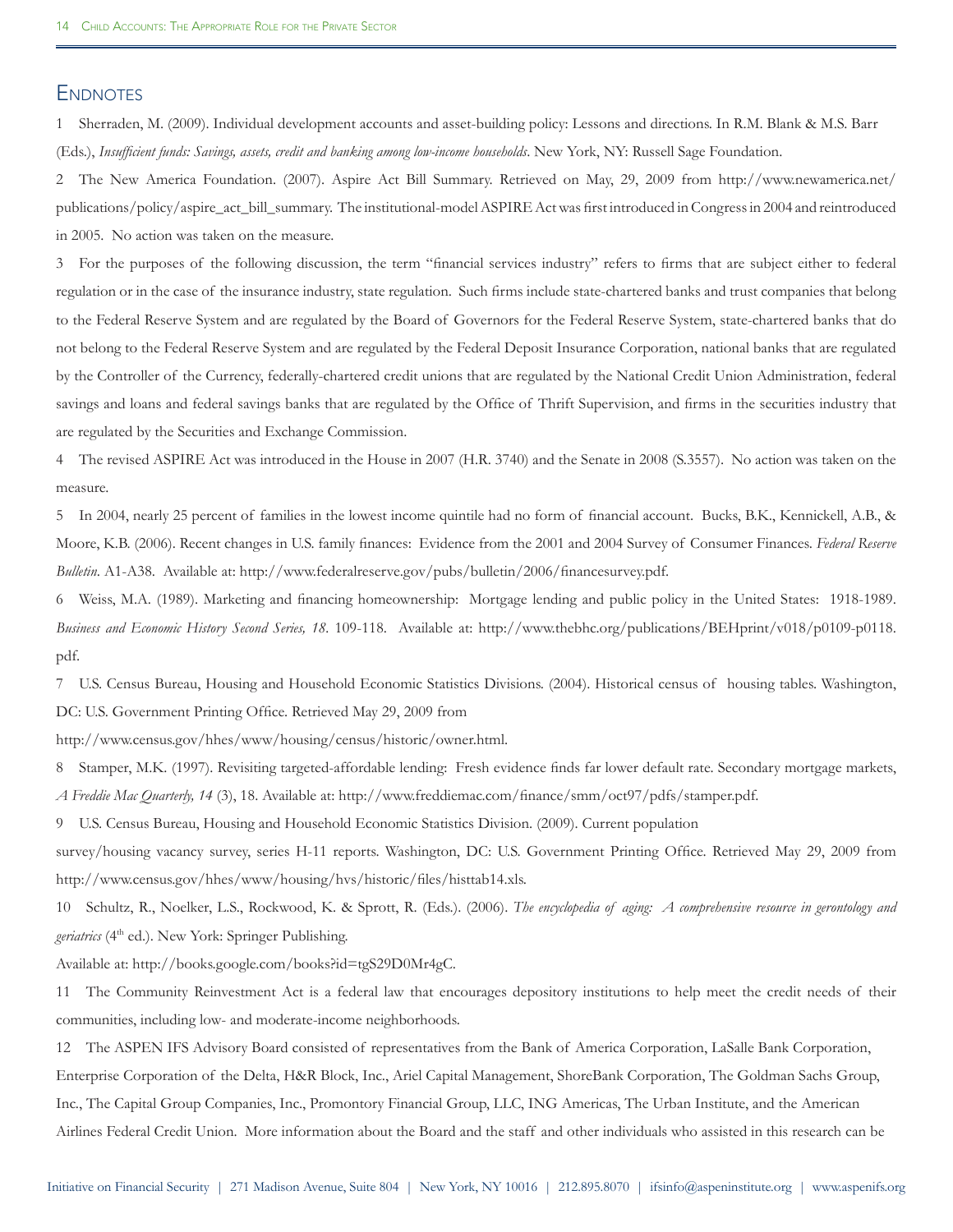found in *Savings for Life*, available at www.aspenifs.org.

13 Unless otherwise noted, all information on CTFs comes from the following publications: 1) Mensah, L., Perun, P., & Chávez Quezada, E. (2007).*The case for child accounts*. Washington, DC: Initiative on Financial Security, The Aspen Institute and 2) Bennett, J., Chávez Quezada, E., Lawton, K., & Perun, P. (2008).*The UK child trust fund: A successful launch*. Washington, DC: The Initiative on Financial Security, The Aspen Institute. Both available at: http://www.aspenifs.org.

14 This paper uses a conversion rate of  $\int_{\mathbb{R}} 1 = \text{US} $1.6$ , the rate in effect on May 27, 2009.

15 HM Revenue and Customs. The child trust fund: Total number of vouchers issued and accounts opened by parents. Retrieved May 29, 2009 from http://www.hmrc.gov.uk/stats/child\_trust\_funds/ctf-mar09.pdf.

16 Statistics in Figure 1 come from 1) Federal Retirement Thrift Investment Board. Thrift savings fund statistics. Retrieved May 29, 2009 from http://www.frtib.gov/pdf/minutes/MM-2009Feb-Att5\_Statistics.pdf.; 2) Investment Company Institute. (2008). 529 plan program statistics. Retrieved May 29, 2009 from www.ici.org/stats/latest/529s\_12-08.html; and 3) Fidelity Investments, (2009). Fidelity reports on 2008 trends in 401(k) plans. Retrieved May 29, 2009 from http://personal.fidelity.com/myfidelity/InsideFidelity/index\_NewsCenter. shtml?refhp=pr.

17 Internal Revenue Code §408(n).

18 U. S.Department of Labor Regulations §2550.404c-5.

19 In an institutional model, the account holder would have a direct relationship with the government for account services and functions. The financial services industry would merely provide back-office investment and perhaps other administrative functions to the government. In a retail model, the account holder would have a direct relationship with the financial company providing the account. For example, a 529 plan uses an institutional model with the government playing a central administrative role while an IRA is based on a retail model of a direct connection between account holder and account provider.